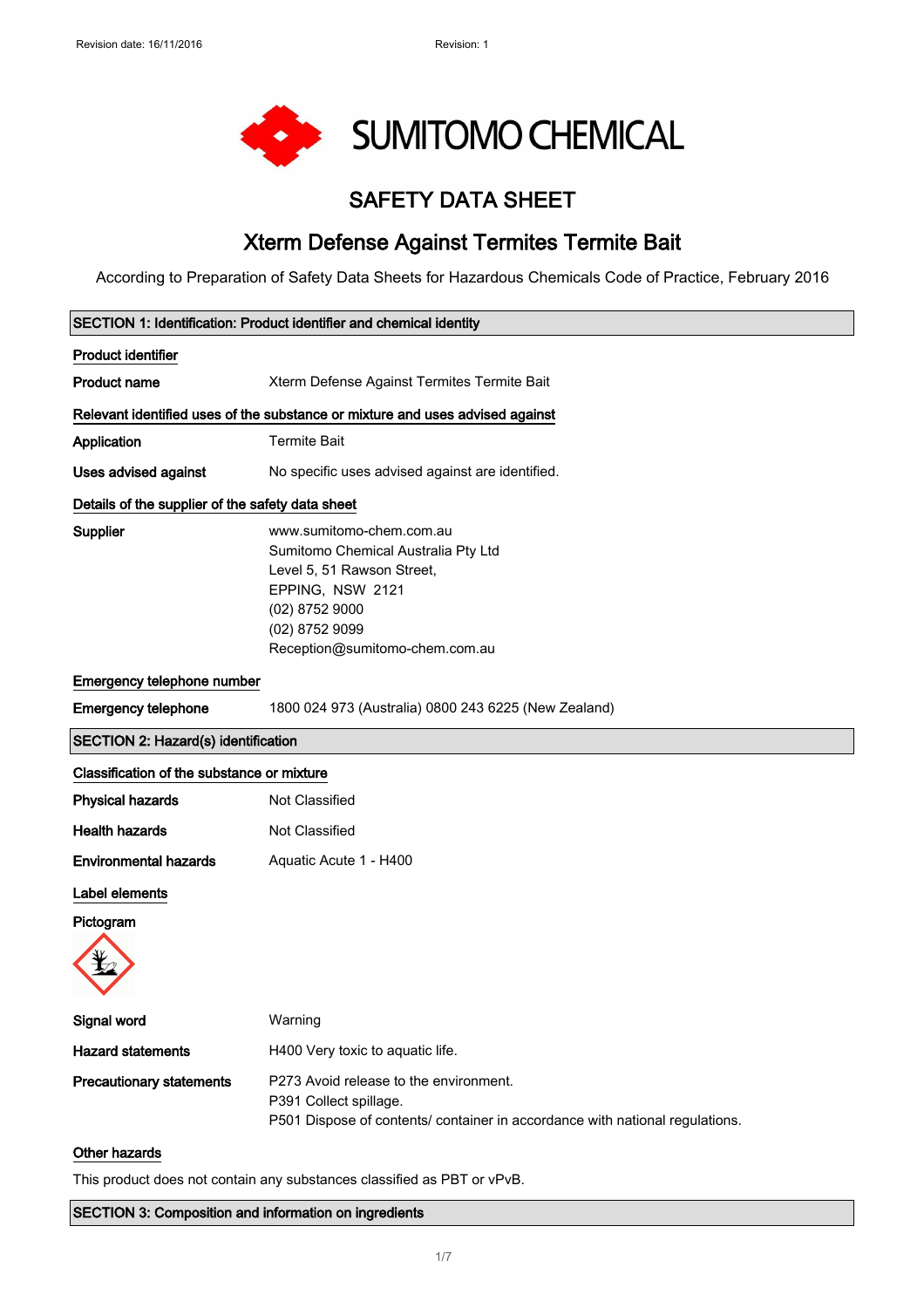### Mixtures

| Other ingredients deemed not to be hazardous | 99.0% |
|----------------------------------------------|-------|
| <b>Bistrifluron</b>                          | 1.0%  |
| CAS number: 201593-84-2                      |       |

## SECTION 4: First aid measures

| Description of first aid measures                           |                                                                                                                                                                                                                        |
|-------------------------------------------------------------|------------------------------------------------------------------------------------------------------------------------------------------------------------------------------------------------------------------------|
| <b>General information</b>                                  | If poisoning occurs, contact a doctor or Poisons Information Centre (Phone Australia 131126;<br>New Zealand 0800 764 766), and follow the advice given. Show this Safety Data Sheet to a<br>doctor.                    |
| Inhalation                                                  | Move affected person to fresh air and keep warm and at rest in a position comfortable for<br>breathing. Loosen tight clothing such as collar, tie or belt. Get medical attention if symptoms<br>are severe or persist. |
| Ingestion                                                   | Rinse mouth thoroughly with water. Get medical advice/attention if you feel unwell. Do not<br>induce vomiting unless under the direction of medical personnel.                                                         |
| <b>Skin Contact</b>                                         | Rinse with water.                                                                                                                                                                                                      |
| Eye contact                                                 | Rinse with water. Get medical attention if any discomfort continues.                                                                                                                                                   |
| <b>Protection of first aiders</b>                           | First aid personnel should wear appropriate protective equipment during any rescue.                                                                                                                                    |
| Most important symptoms and effects, both acute and delayed |                                                                                                                                                                                                                        |
| <b>General information</b>                                  | The severity of the symptoms described will vary dependent on the concentration and the<br>length of exposure.                                                                                                         |
| Inhalation                                                  | No specific symptoms known.                                                                                                                                                                                            |
| Ingestion                                                   | No specific symptoms known.                                                                                                                                                                                            |
| Skin contact                                                | Prolonged contact may cause dryness of the skin.                                                                                                                                                                       |
| Eye contact                                                 | No specific symptoms known. May be slightly irritating to eyes.                                                                                                                                                        |
|                                                             | Indication of any immediate medical attention and special treatment needed                                                                                                                                             |
| Notes for the doctor                                        | Treat symptomatically.                                                                                                                                                                                                 |
| <b>SECTION 5: Firefighting measures</b>                     |                                                                                                                                                                                                                        |
| <b>Extinguishing media</b>                                  |                                                                                                                                                                                                                        |
| Suitable extinguishing media                                | The product is not flammable. Extinguish with alcohol-resistant foam, carbon dioxide, dry<br>powder or water fog. Use fire-extinguishing media suitable for the surrounding fire.                                      |
| Unsuitable extinguishing<br>media                           | Do not use water jet as an extinguisher, as this will spread the fire.                                                                                                                                                 |
| Special hazards arising from the substance or mixture       |                                                                                                                                                                                                                        |
| Specific hazards                                            | None known.                                                                                                                                                                                                            |
| <b>Hazardous combustion</b><br>products                     | Thermal decomposition or combustion products may include the following substances:<br>Harmful gases or vapours.                                                                                                        |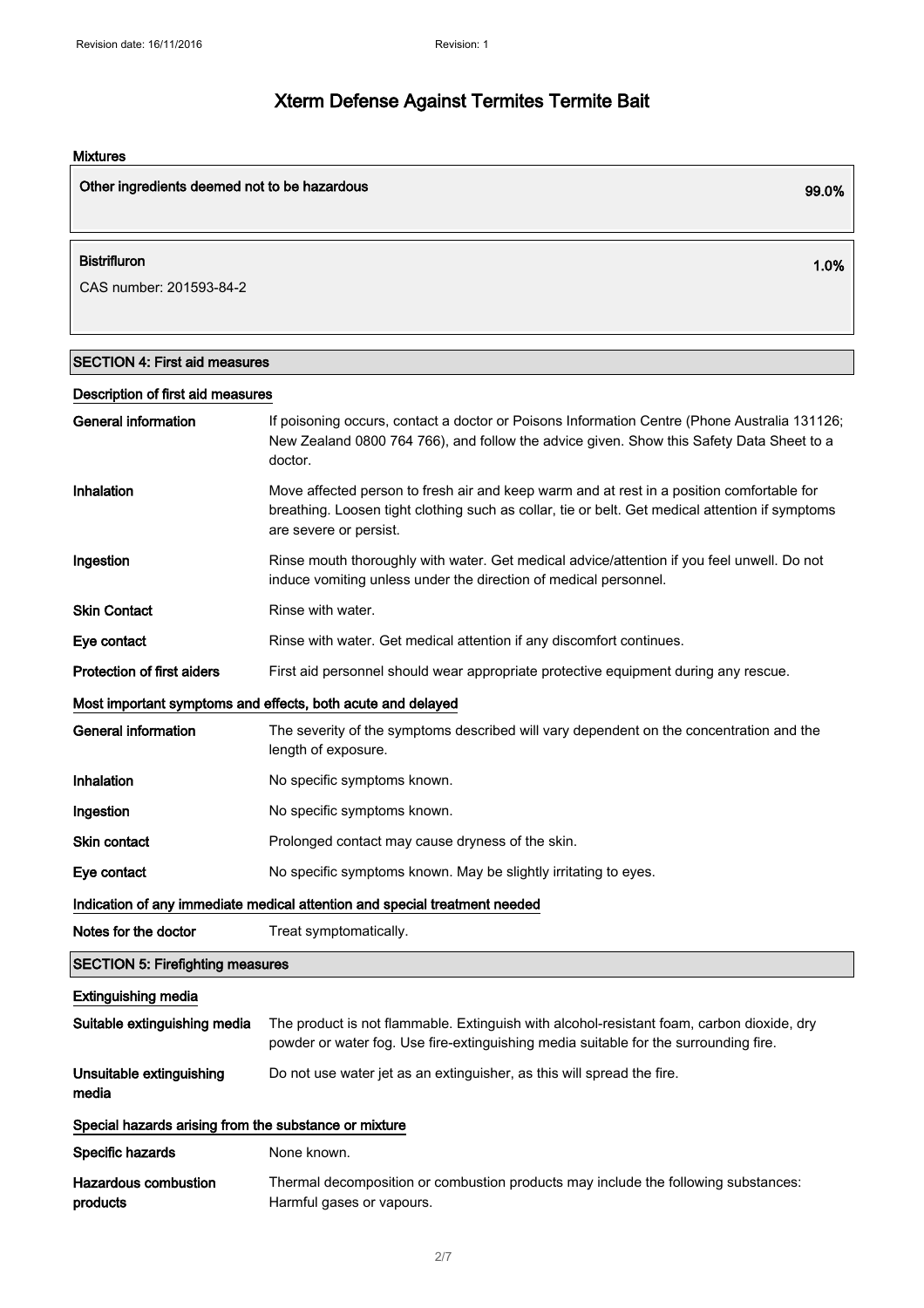| Advice for firefighters                                      |                                                                                                                                                                                                                                                                                                                                                                                                                                                                        |
|--------------------------------------------------------------|------------------------------------------------------------------------------------------------------------------------------------------------------------------------------------------------------------------------------------------------------------------------------------------------------------------------------------------------------------------------------------------------------------------------------------------------------------------------|
| Protective actions during<br>firefighting                    | Avoid breathing fire gases or vapours. Evacuate area. Cool containers exposed to heat with<br>water spray and remove them from the fire area if it can be done without risk. Cool containers<br>exposed to flames with water until well after the fire is out. Avoid discharge to the aquatic<br>environment. Control run-off water by containing and keeping it out of sewers and<br>watercourses. If risk of water pollution occurs, notify appropriate authorities. |
| Special protective equipment<br>for firefighters             | Wear positive-pressure self-contained breathing apparatus (SCBA) and appropriate protective<br>clothing. Firefighter's clothing conforming to Australia/New Zealand Standards AS/NZS 4967<br>(for clothing) AS/NZS 1801 (for helmets), AS/NZS 4821 (for protective boots), AS/NZS 1801<br>(for protective gloves) will provide a basic level of protection for chemical incidents.                                                                                     |
| <b>SECTION 6: Accidental release measures</b>                |                                                                                                                                                                                                                                                                                                                                                                                                                                                                        |
|                                                              | Personal precautions, protective equipment and emergency procedures                                                                                                                                                                                                                                                                                                                                                                                                    |
| <b>Personal precautions</b>                                  | Wear protective clothing as described in Section 8 of this safety data sheet. No action shall be<br>taken without appropriate training or involving any personal risk.                                                                                                                                                                                                                                                                                                 |
| <b>Environmental precautions</b>                             |                                                                                                                                                                                                                                                                                                                                                                                                                                                                        |
| <b>Environmental precautions</b>                             | Avoid discharge into drains or watercourses or onto the ground. Avoid discharge to the<br>aquatic environment.                                                                                                                                                                                                                                                                                                                                                         |
| Methods and material for containment and cleaning up         |                                                                                                                                                                                                                                                                                                                                                                                                                                                                        |
| Methods for cleaning up                                      | Wear protective clothing as described in Section 8 of this safety data sheet. Clear up spills<br>immediately and dispose of waste safely. Collect spillage with a shovel and broom, or similar<br>and reuse, if possible. Collect and place in suitable waste disposal containers and seal<br>securely. Wash thoroughly after dealing with a spillage. Dangerous for the environment. Do<br>not empty into drains. For waste disposal, see Section 13.                 |
| Reference to other sections                                  |                                                                                                                                                                                                                                                                                                                                                                                                                                                                        |
| Reference to other sections                                  | For personal protection, see Section 8. See Section 11 for additional information on health<br>hazards. See Section 12 for additional information on ecological hazards. For waste disposal,<br>see Section 13.                                                                                                                                                                                                                                                        |
|                                                              | SECTION 7: Handling and storage, including how the chemical may be safely used                                                                                                                                                                                                                                                                                                                                                                                         |
| Precautions for safe handling                                |                                                                                                                                                                                                                                                                                                                                                                                                                                                                        |
| <b>Usage precautions</b>                                     | Wear protective clothing as described in Section 8 of this safety data sheet. Keep away from<br>food, drink and animal feeding stuffs. Keep container tightly sealed when not in use. Avoid<br>discharge to the aquatic environment. Do not handle until all safety precautions have been<br>read and understood. Do not handle broken packages without protective equipment. Do not<br>reuse empty containers.                                                        |
| Advice on general<br>occupational hygiene                    | Wash promptly if skin becomes contaminated. Take off contaminated clothing and wash<br>before reuse. Wash contaminated clothing before reuse.                                                                                                                                                                                                                                                                                                                          |
| Conditions for safe storage, including any incompatibilities |                                                                                                                                                                                                                                                                                                                                                                                                                                                                        |
| <b>Storage precautions</b>                                   | Keep out of reach of children, unauthorised persons and animals. Store in the closed, original<br>container in a dry, cool, well-ventilated area, away from direct sunlight                                                                                                                                                                                                                                                                                            |
| Specific end use(s)                                          |                                                                                                                                                                                                                                                                                                                                                                                                                                                                        |
| Specific end use(s)                                          | The identified uses for this product are detailed in Section 1                                                                                                                                                                                                                                                                                                                                                                                                         |
| SECTION 8: Exposure controls and personal protection         |                                                                                                                                                                                                                                                                                                                                                                                                                                                                        |

| <b>Control parameters</b> |  |
|---------------------------|--|
|                           |  |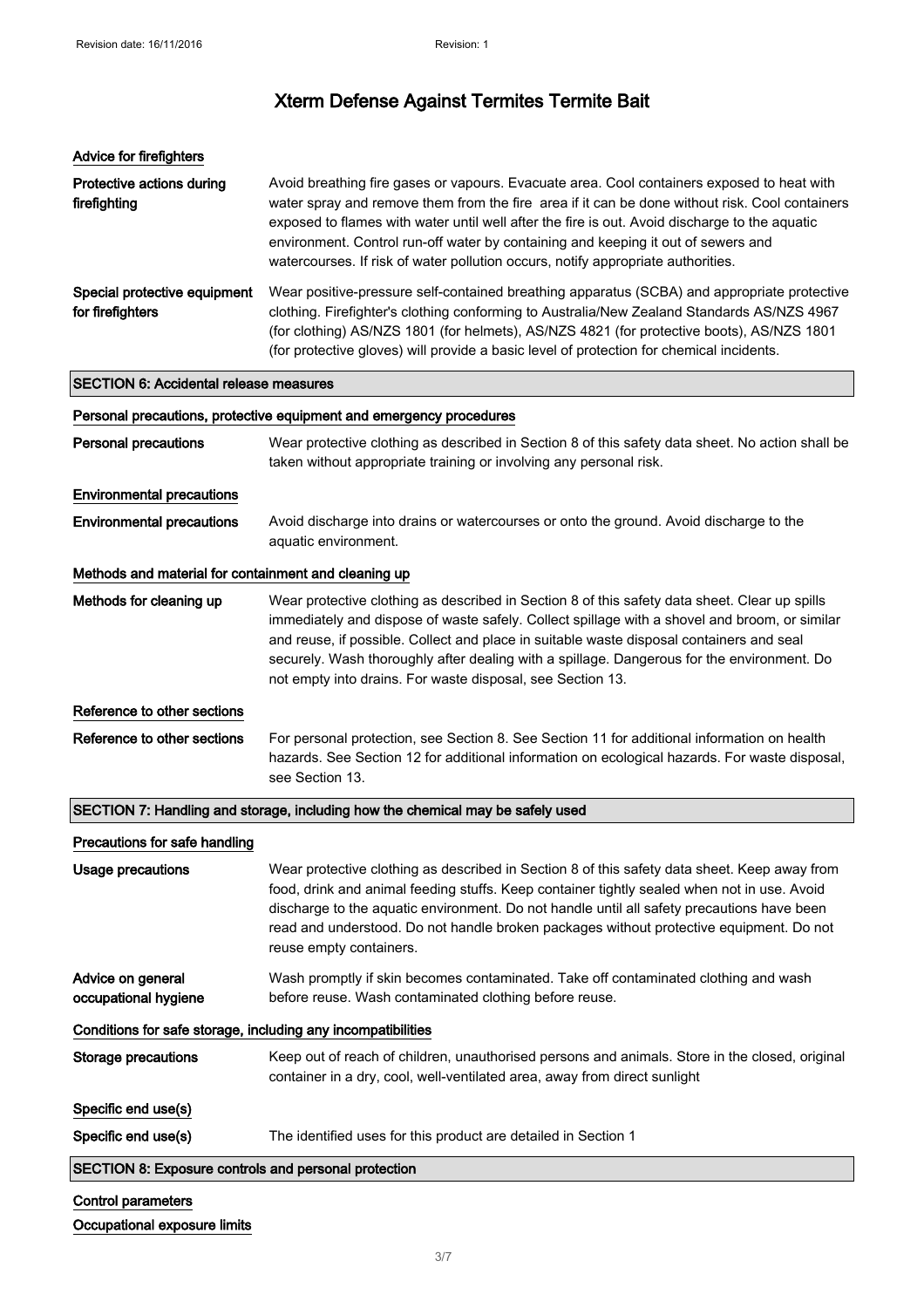#### Exposure controls

#### Protective equipment



#### SECTION 9: Physical and chemical properties

| Information on basic physical and chemical properties |                                  |
|-------------------------------------------------------|----------------------------------|
| Appearance                                            | White beads in plastic cartridge |
| Colour                                                | White.                           |
| Odour                                                 | Odourless.                       |
| <b>Partition coefficient</b>                          | $Kow: = 5.74$                    |
| <b>SECTION 10: Stability and reactivity</b>           |                                  |

| Reactivity                            | There are no known reactivity hazards associated with this product.                                                    |
|---------------------------------------|------------------------------------------------------------------------------------------------------------------------|
| Stability                             | Stable at normal ambient temperatures and when used as recommended. Stable under the<br>prescribed storage conditions. |
| Possibility of hazardous<br>reactions | No potentially hazardous reactions known.                                                                              |
| Conditions to avoid                   | There are no known conditions that are likely to result in a hazardous situation.                                      |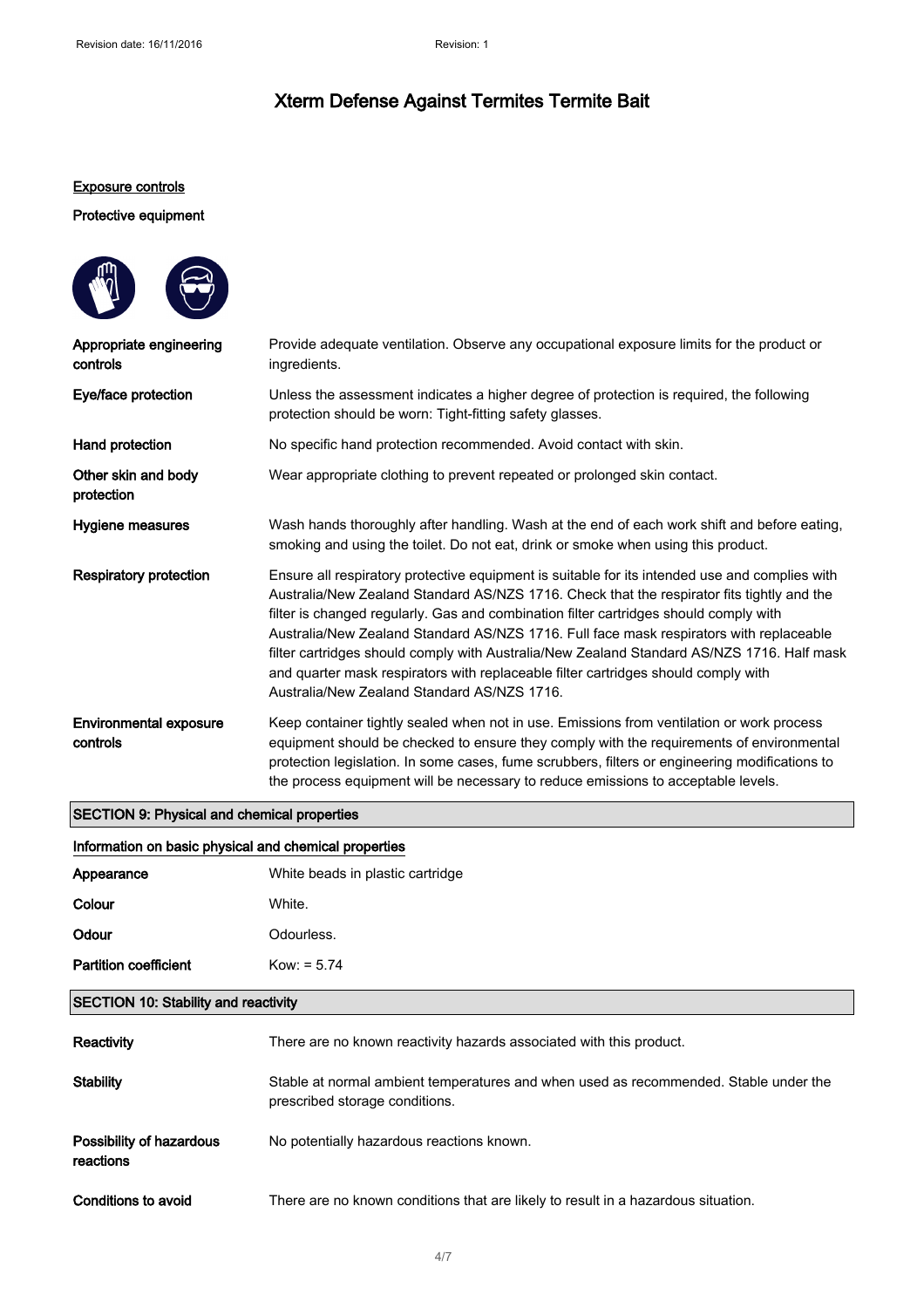| Materials to avoid                                 | No specific material or group of materials is likely to react with the product to produce a<br>hazardous situation.                                                     |
|----------------------------------------------------|-------------------------------------------------------------------------------------------------------------------------------------------------------------------------|
| Hazardous decomposition<br>products                | Does not decompose when used and stored as recommended. Thermal decomposition or<br>combustion products may include the following substances: Harmful gases or vapours. |
| <b>SECTION 11: Toxicological information</b>       |                                                                                                                                                                         |
| Information on toxicological effects               |                                                                                                                                                                         |
| Acute toxicity - oral                              |                                                                                                                                                                         |
| Notes (oral LD <sub>50</sub> )                     | $LD_{50} > 2,000$ mg/kg, , Rat                                                                                                                                          |
| Acute toxicity - dermal                            |                                                                                                                                                                         |
| Notes (dermal LD <sub>50</sub> )                   | $LD_{50} > 2,000$ mg/kg, , Rat                                                                                                                                          |
| Acute toxicity - inhalation                        |                                                                                                                                                                         |
| Notes (inhalation LC <sub>50</sub> )               | Based on available data the classification criteria are not met.                                                                                                        |
| Skin corrosion/irritation                          |                                                                                                                                                                         |
| Animal data                                        | Based on available data the classification criteria are not met.                                                                                                        |
| Serious eye damage/irritation                      |                                                                                                                                                                         |
| Serious eye damage/irritation                      | Based on available data the classification criteria are not met.                                                                                                        |
| <b>Respiratory sensitisation</b>                   |                                                                                                                                                                         |
| Respiratory sensitisation                          | Based on available data the classification criteria are not met.                                                                                                        |
| <b>Skin sensitisation</b>                          |                                                                                                                                                                         |
| <b>Skin sensitisation</b>                          | Based on available data the classification criteria are not met.                                                                                                        |
| Germ cell mutagenicity                             |                                                                                                                                                                         |
| Genotoxicity - in vitro                            | Based on available data the classification criteria are not met.                                                                                                        |
| Carcinogenicity                                    |                                                                                                                                                                         |
| Carcinogenicity                                    | Based on available data the classification criteria are not met.                                                                                                        |
| <b>IARC</b> carcinogenicity                        | None of the ingredients are listed or exempt.                                                                                                                           |
| Reproductive toxicity                              |                                                                                                                                                                         |
| Reproductive toxicity - fertility                  | Based on available data the classification criteria are not met.                                                                                                        |
| Reproductive toxicity -                            | Based on available data the classification criteria are not met.                                                                                                        |
| development                                        |                                                                                                                                                                         |
| Specific target organ toxicity - single exposure   |                                                                                                                                                                         |
| STOT - single exposure                             | Not classified as a specific target organ toxicant after a single exposure.                                                                                             |
| Specific target organ toxicity - repeated exposure |                                                                                                                                                                         |
| STOT - repeated exposure                           | Not classified as a specific target organ toxicant after repeated exposure.                                                                                             |
| <b>Aspiration hazard</b>                           |                                                                                                                                                                         |
| <b>Aspiration hazard</b>                           | Not relevant. Solid.                                                                                                                                                    |
| <b>General information</b>                         | The severity of the symptoms described will vary dependent on the concentration and the<br>length of exposure.                                                          |
| Inhalation                                         | No specific symptoms known.                                                                                                                                             |
| Ingestion                                          | No specific symptoms known.                                                                                                                                             |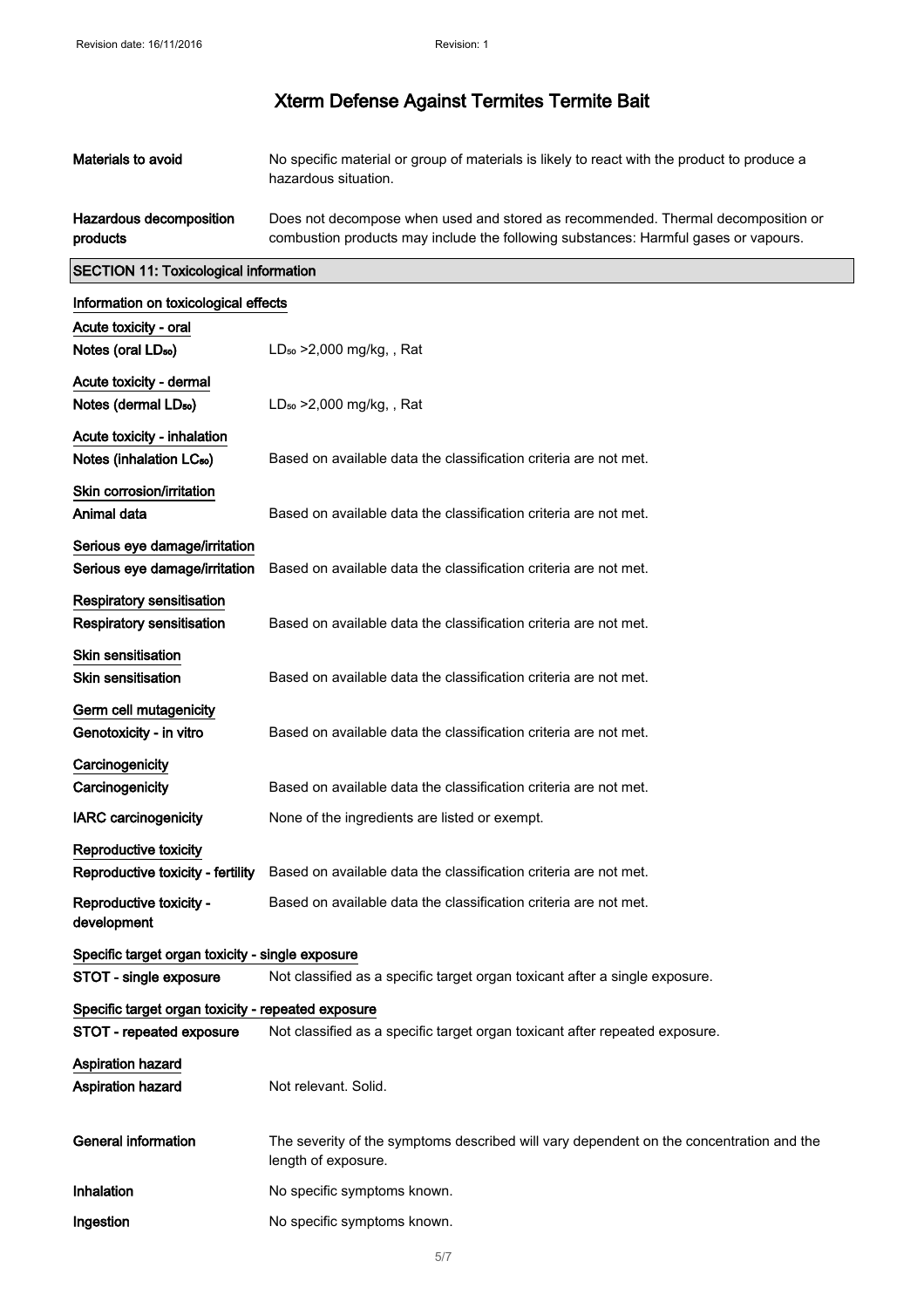| <b>Skin Contact</b>                        | Prolonged contact may cause dryness of the skin.                                            |
|--------------------------------------------|---------------------------------------------------------------------------------------------|
| Eye contact                                | No specific symptoms known.                                                                 |
| Route of entry                             | Ingestion Inhalation Skin and/or eye contact                                                |
| <b>Target Organs</b>                       | No specific target organs known.                                                            |
| <b>SECTION 12: Ecological Information</b>  |                                                                                             |
| Ecotoxicity                                | Data for active constituent                                                                 |
| <b>Toxicity</b>                            | Aquatic Acute 1 - H400 Very toxic to aquatic life.                                          |
| Acute toxicity - fish                      | LC <sub>50</sub> , 48 hours: >10 mg/l, Oryzias latipes (Red killifish)                      |
| Acute toxicity - aquatic<br>invertebrates  | EC <sub>50</sub> , 48 hours: 52.6 µg/L, Daphnia magna                                       |
| Persistence and degradability              |                                                                                             |
|                                            | Persistence and degradability The degradability of the product is not known.                |
| <b>Bioaccumulative potential</b>           |                                                                                             |
| <b>Bioaccumulative Potential</b>           | No data available on bioaccumulation.                                                       |
| <b>Partition coefficient</b>               | $Kow: = 5.74$                                                                               |
| Mobility in soil                           |                                                                                             |
| <b>Mobility</b>                            | No data available.                                                                          |
| Results of PBT and vPvB assessment         |                                                                                             |
| Other adverse effects                      |                                                                                             |
| Other adverse effects                      | None known.                                                                                 |
| <b>SECTION 13: Disposal considerations</b> |                                                                                             |
| Waste treatment methods                    |                                                                                             |
|                                            |                                                                                             |
| <b>General information</b>                 | The generation of waste should be minimised or avoided wherever possible.                   |
| <b>Disposal methods</b>                    | Dispose of unused bait or used bait stations by wrapping with paper and putting in garbage. |
| <b>SECTION 14: Transport information</b>   |                                                                                             |
| General                                    | Not a dangerous good according to ADG code 7                                                |
| UN number                                  |                                                                                             |
| 3077                                       |                                                                                             |
| UN proper shipping name                    | ENVIRONMENTALLY HAZARDOUS SUBSTANCE, SOLID, N.O.S. (Bistrifluron)                           |
| Transport hazard class(es)<br>9            |                                                                                             |
| Packing group<br>Ш                         |                                                                                             |

## Environmental hazards